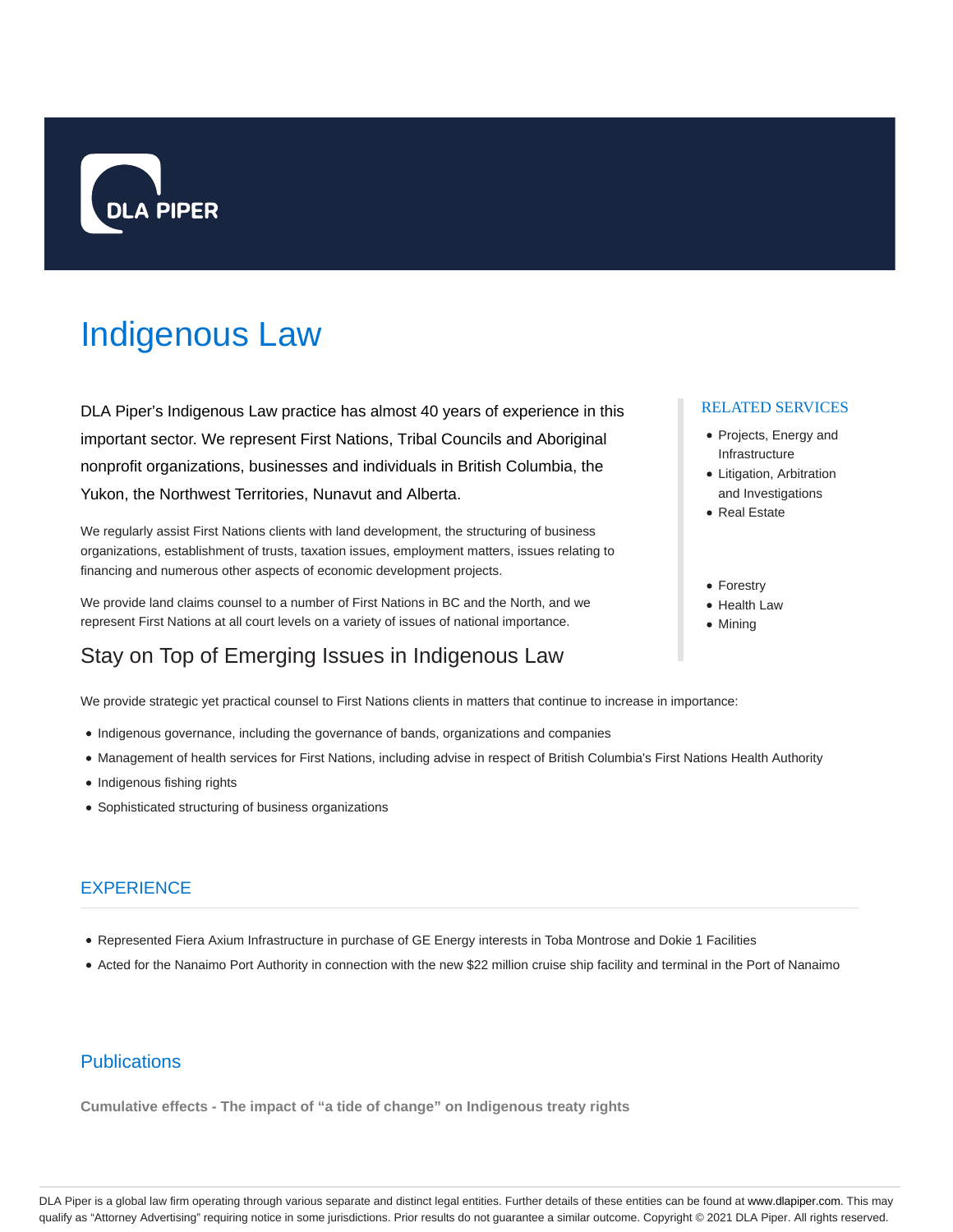### 16 August 2021

For sometime now, an uncertainty has existed as to how the cumulative environmental effects of industrial development should be evaluated in relation to a potential infringement on Aboriginal or Treaty rights. For the first time, a court has carried out a deep dive into this issue and considered whether there has been an infringement of a First Nations' Treaty right due to the cumulative environmental impacts of industrial development. The British Columbia Supreme Court decision in Yahey v British Columbia analyzes the cumulative impacts of industrial development in treaty territory finding the government's conduct "frustrates the essential promise of the Treaty".

**Protection provided for bona fide purchaser for value without notice in transaction involving First Nation lands**

#### 12 February 2021

Courts have long protected the interests of bona fide purchasers for value without notice in land transactions. However, seeking this protection can become far more complicated in land transactions where First Nations communities assert an interest and where such lands are held in trust. Despite these complexities, a recent decision from the Alberta Court of Queen's Bench has confirmed that the interests of a bona fide purchaser for value without notice of a breach of trust should be protected.

**The landmark Tsilhqot'in Nation decision: What it means for project developers in Canada**

#### 03 Jul 2014

On June 26, 2014, the Supreme Court of Canada (the "Court") issued a landmark ruling in the area of aboriginal law with its decision in Tsilhqot'in Nation v British Columbia , 2014 SCC 44 (the "Decision"). The Court declared that the Tsilhqot'in Nation, a semi-nomadic Aboriginal group, hold Aboriginal title over certain lands in central interior British Columbia, the first declaration of its kind in judicial history.

**Canadian mining industry calls for mandatory disclosure of payments to governments**

#### 17 Jan 2014

Canada's two largest mining industry groups, the Mining Association of Canada ("MAC") and the Prospectors and Developers Association of Canada ("PDAC"), joined by two civil society transparency groups (together, the "Working Group") released their final report (the "Report") yesterday calling for mandatory disclosure by mining companies that are reporting issuers of their payments to host governments for developing mineral resources.

### **NEWS**

**DLA Piper (Canada) LLP welcomes Partner Josh Jantzi**

#### 19 May 2022

DLA Piper (Canada) LLP is pleased to announce that Josh Jantzi has joined the firm as a Partner in the Litigation, Arbitration and Investigations Group. Josh has a highly regarded litigation, arbitration and administrative law practice with a focus on environmental, energy regulatory, natural resource, Indigenous, transportation, municipal, and constitutional matters.

**DLA Piper Canada recommended in 2022 edition of Chambers Canada**

#### 10 September 2021

DLA Piper (Canada) LLP and its lawyers have been recognized across 15 practice areas in the 2022 edition of Chambers Canada.